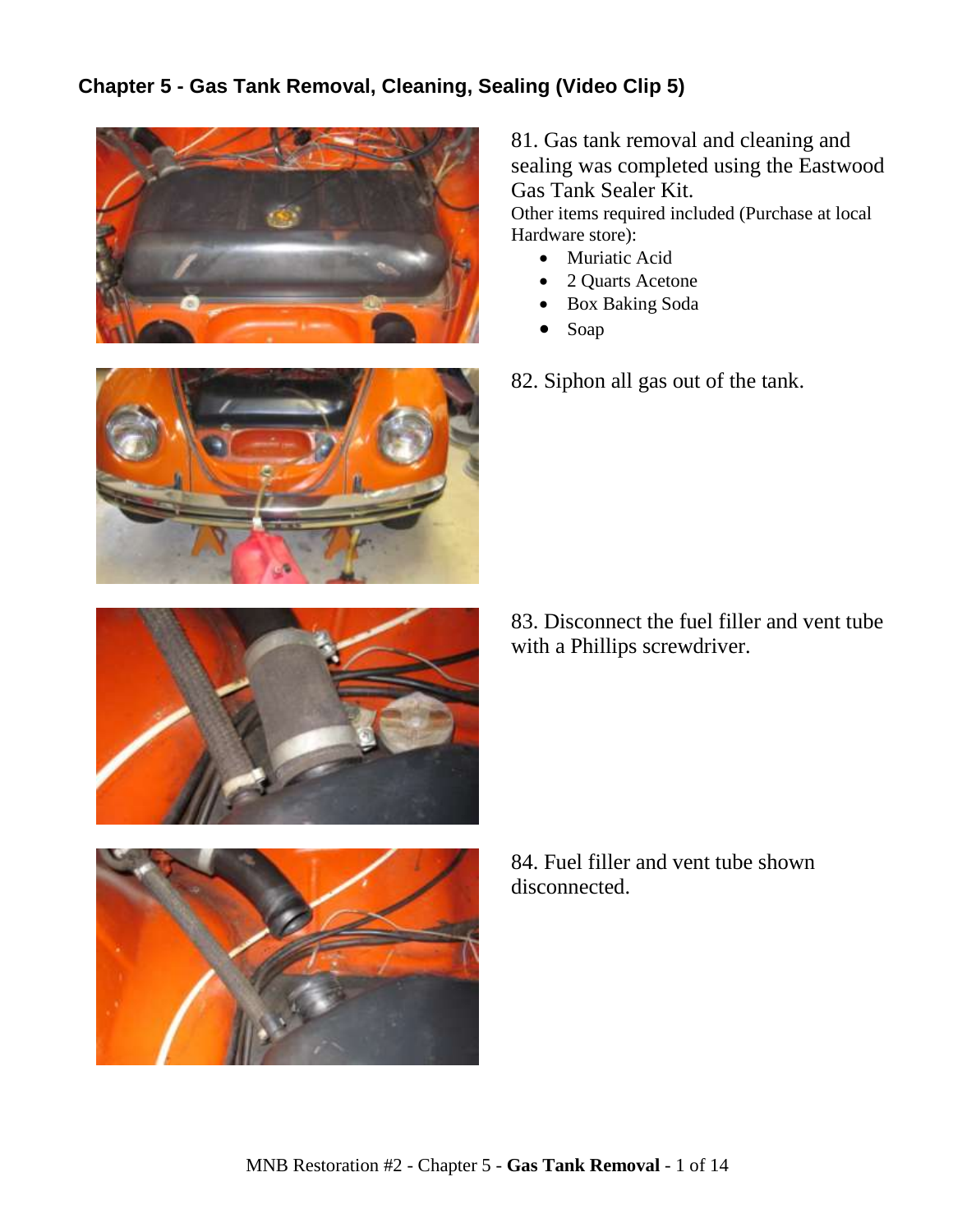







85. Disconnect the electrical wire to the fuel gauge and remove the 5 screws to the fuel gauge sending unit.

86. Remove the entire fuel gauge sending unit and clean and store.

87. Remove the 2 front tank bolts with a 13MM socket.

88. Remove the 2 rear tank bolts with a 13MM socket.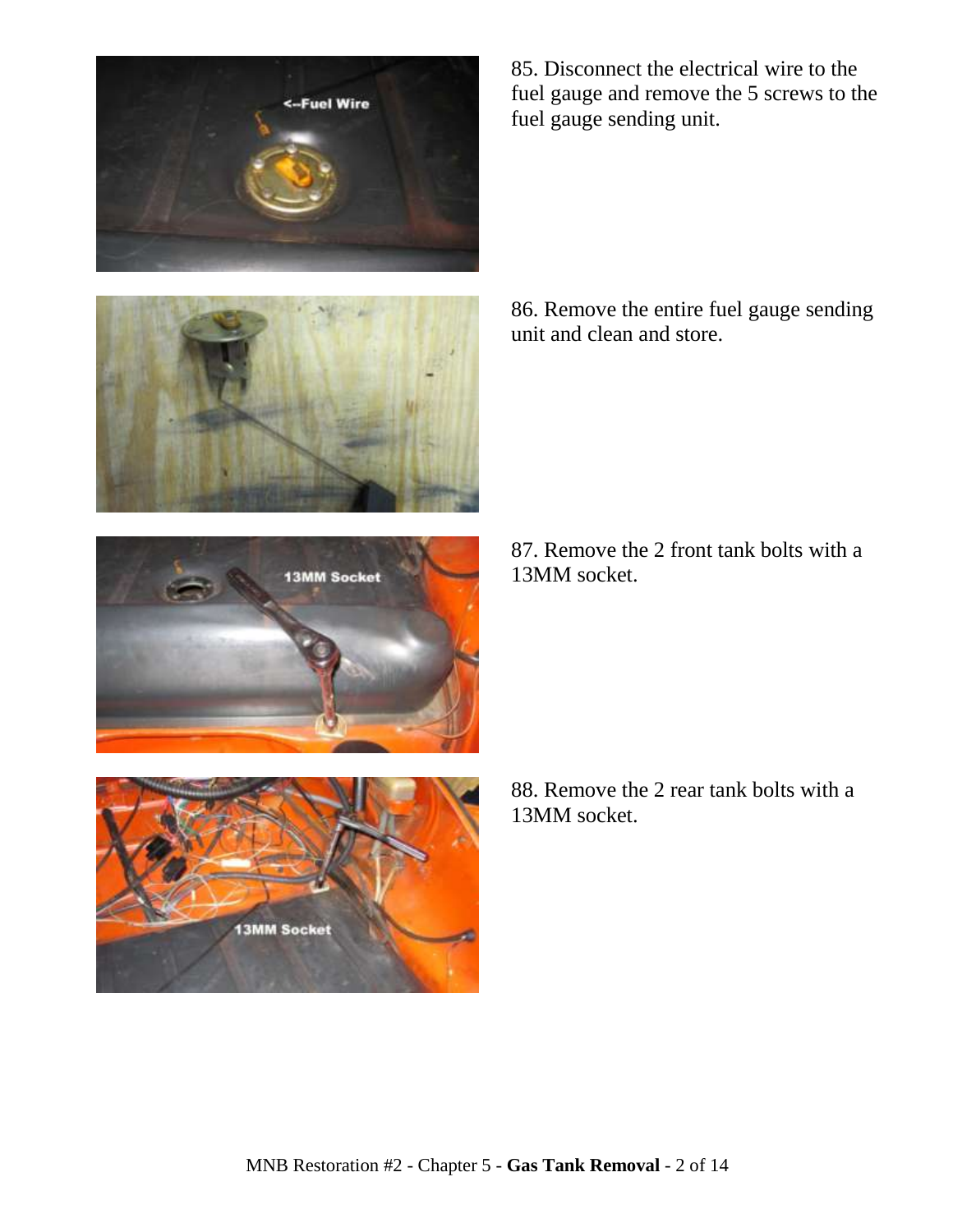



89. Remove the small vent line on the right side of the tank.

90. Raise the tank and clamp off the gas line with vice-grips. Then disconnect the line. Note: When re-installing this 9 inch length of gas line, purchase a new line and use clamps at both ends of the gas line.

91. While here, spray penetrating oil on the front 2 body bolts to make it easier to loosen later with a 17MM socket.



92. Remove the tank and flush out with a water hose. Flush out the tank at least twice.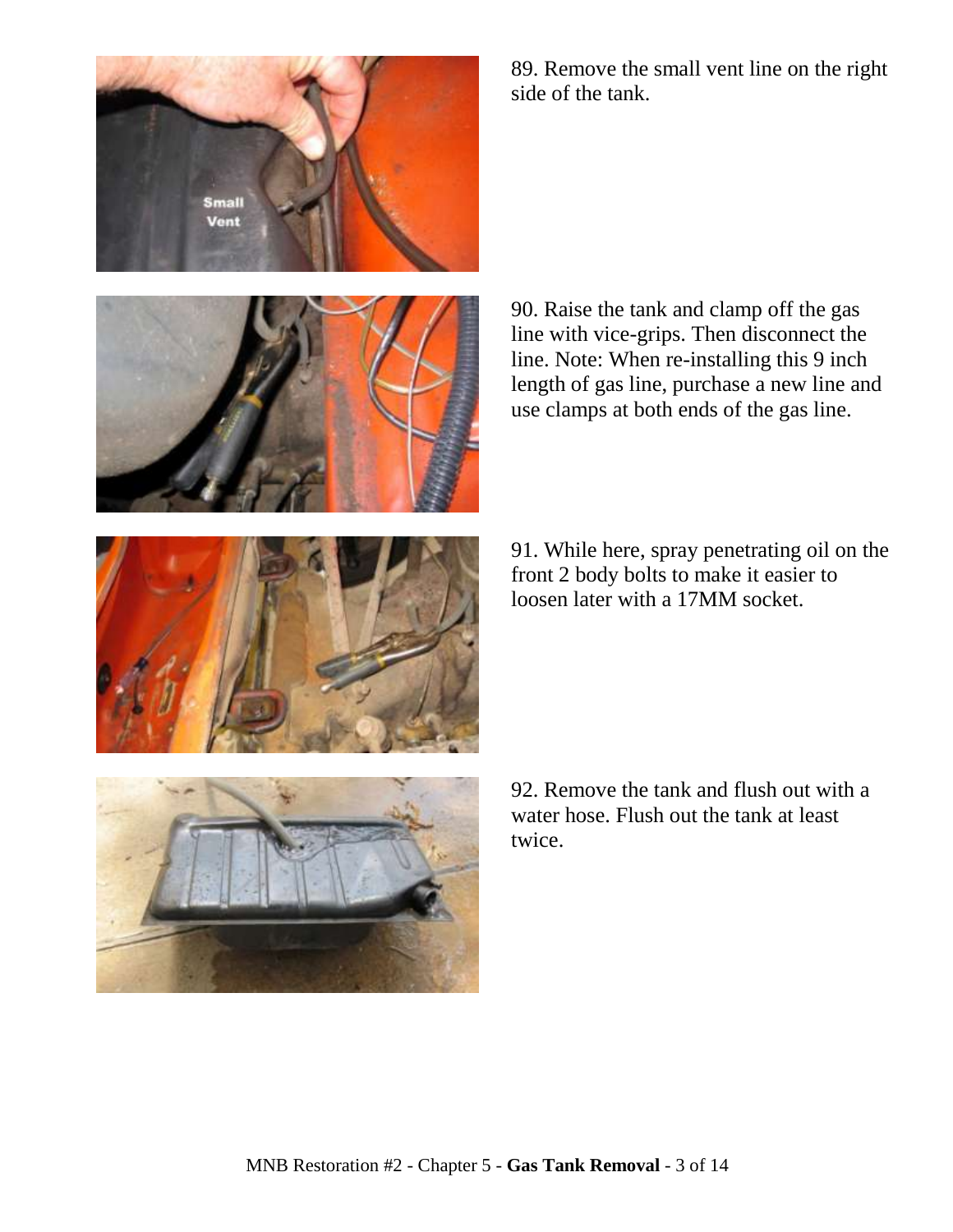



93. Wash out the tank with soapy water at least twice.

94. Pour entire contents of metal wash into 2 gallons of hot water and mix well.



95. Tape up the openings with duct tape and pour metal wash mixture into tank and slosh around. Let the tank set for 5 minutes in each position, top, bottom, left side, right side as shown below. Then pour the contents into a new container.







top bottom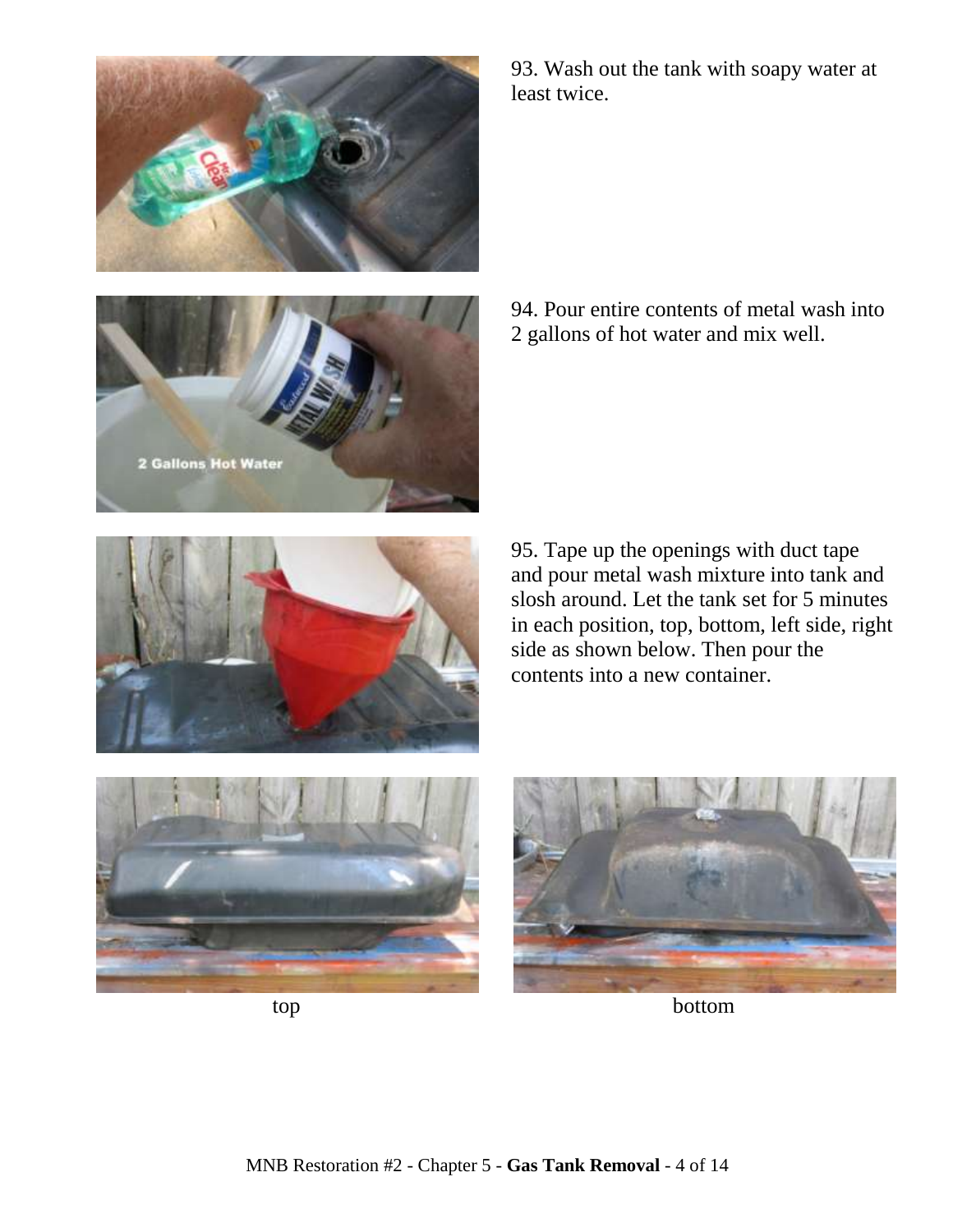







Left side Right side 96. Rinse with a water hose at least twice.



97. Measure out 3 ounces of muriatic acid. Note: Wear gloves and goggles and be extremely careful not to spill any.



98. Pour the 3 ounces of muriatic acid into 60 ounces of water.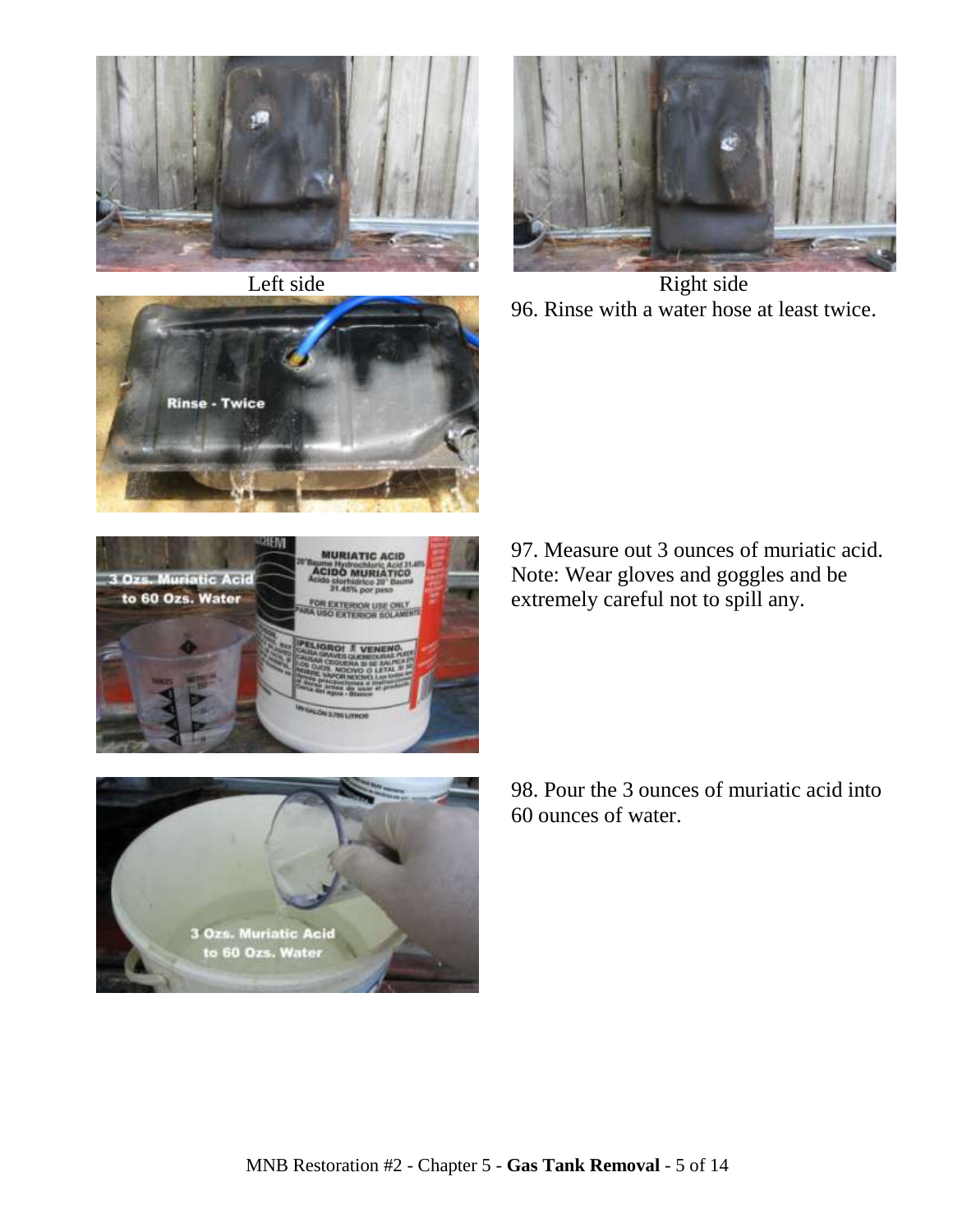



99. Carefully, pour the muriatic acid mixture into the tank.

100. Slosh the muriatic acid mixture in the tank and rotate the tank to all sides. Leave tank for 5 minutes in each of the 4 positions as done with the metal was mixture.

101. Pour the muriatic acid mixture into a larger container and pour half a large box of baking soda into the mixture, to dilute the acid, and then discard the mixture down the drain or per your local laws.



102. Pour a full bottle of Eastwood Fast Etch into the tank and slowly rotate the tank to slosh the mixture over all sides of the tank interior. Pour out the contents into a throw away container, and after the contents harden, then discard the container in the trash can.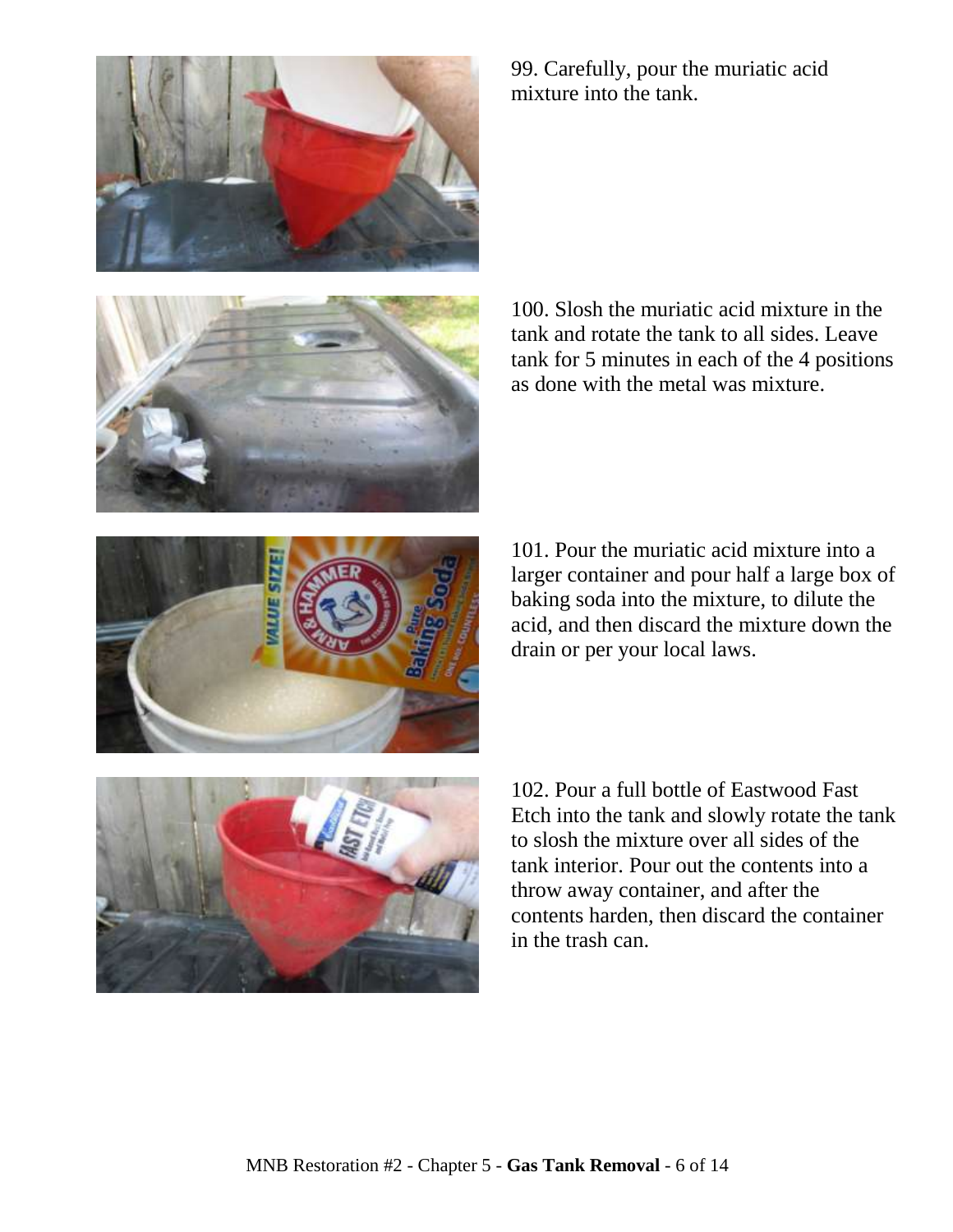MNB Restoration #2 - Chapter 5 - **Gas Tank Removal** - 7 of 14



104. Shake up the two bottles of Eastwood gas tank sealer.

103. While the tank is still wet with the Fast Etch, pour 1 quart of Acetone into the tank and slosh the mixture over all sides of the tank interior. Pour the mixture out, and

105. While openings are still tapped off, pour both bottles of Eastwood gas tank sealer into the tank.

106. Rotate the tank to all sides. Leave tank for 10 minutes in each of the 4 positions as before. Keep tank rotated for about 40 minutes, and do not let the mixture harden in any position, and then pour out the excess.





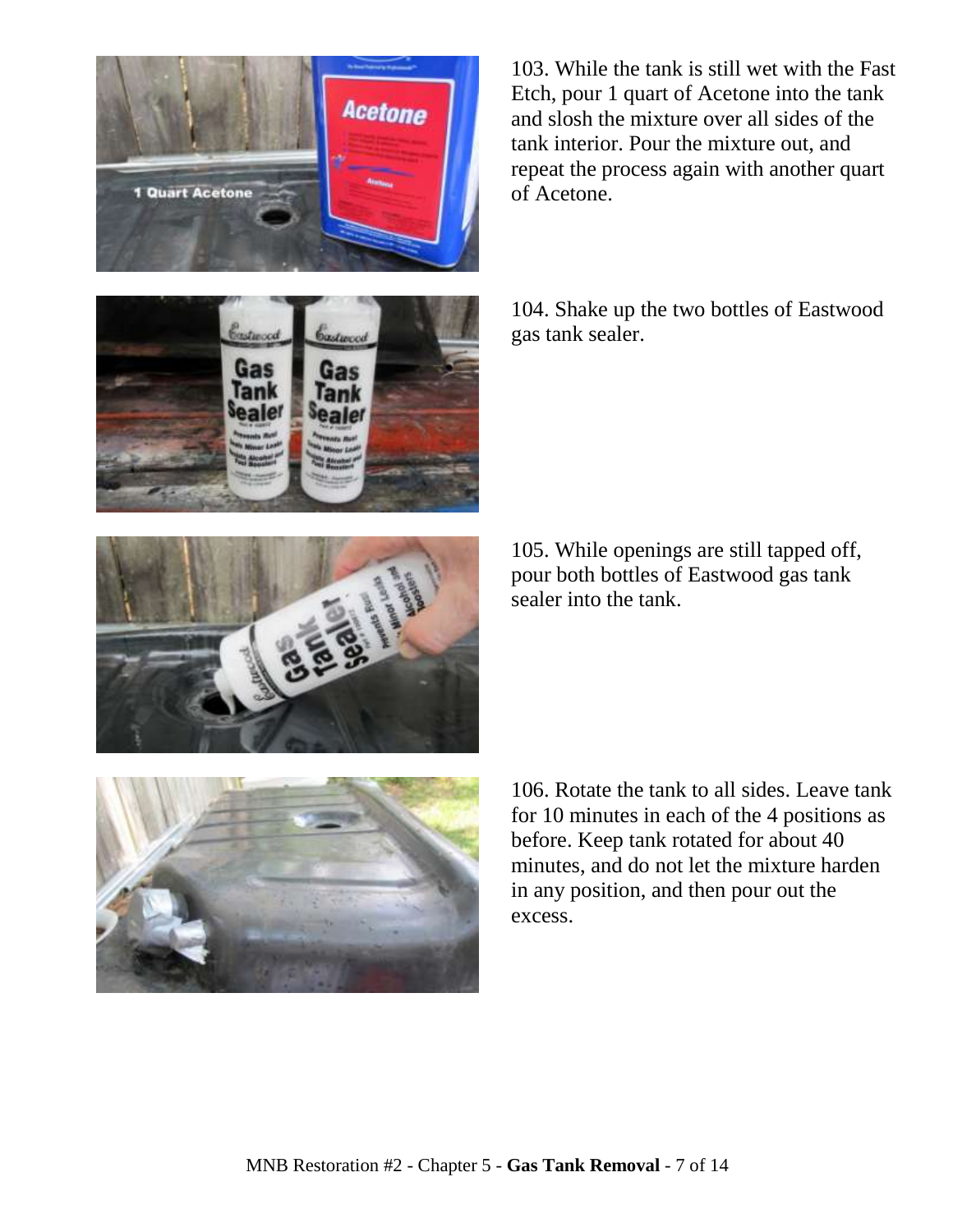



107. Let tank set for 48 hours with either a fan directed into the tank or a compress air line set to 1-5 psi. If a compress air line is used, keep the line a minimum of 2" away from the surface of the tank.

*(Work on this section - 4 hours)*

108. While waiting on the tank interior to dry, and the floor pan to arrive, start cleaning the body and frame area with a wire brush under the gas tank, since you can't get to this area when the tank is in place.

109. Also wire brush the lip area that the gas tank rests on.



110. Then wire brush the remainder of the trunk area that is accessible at this time.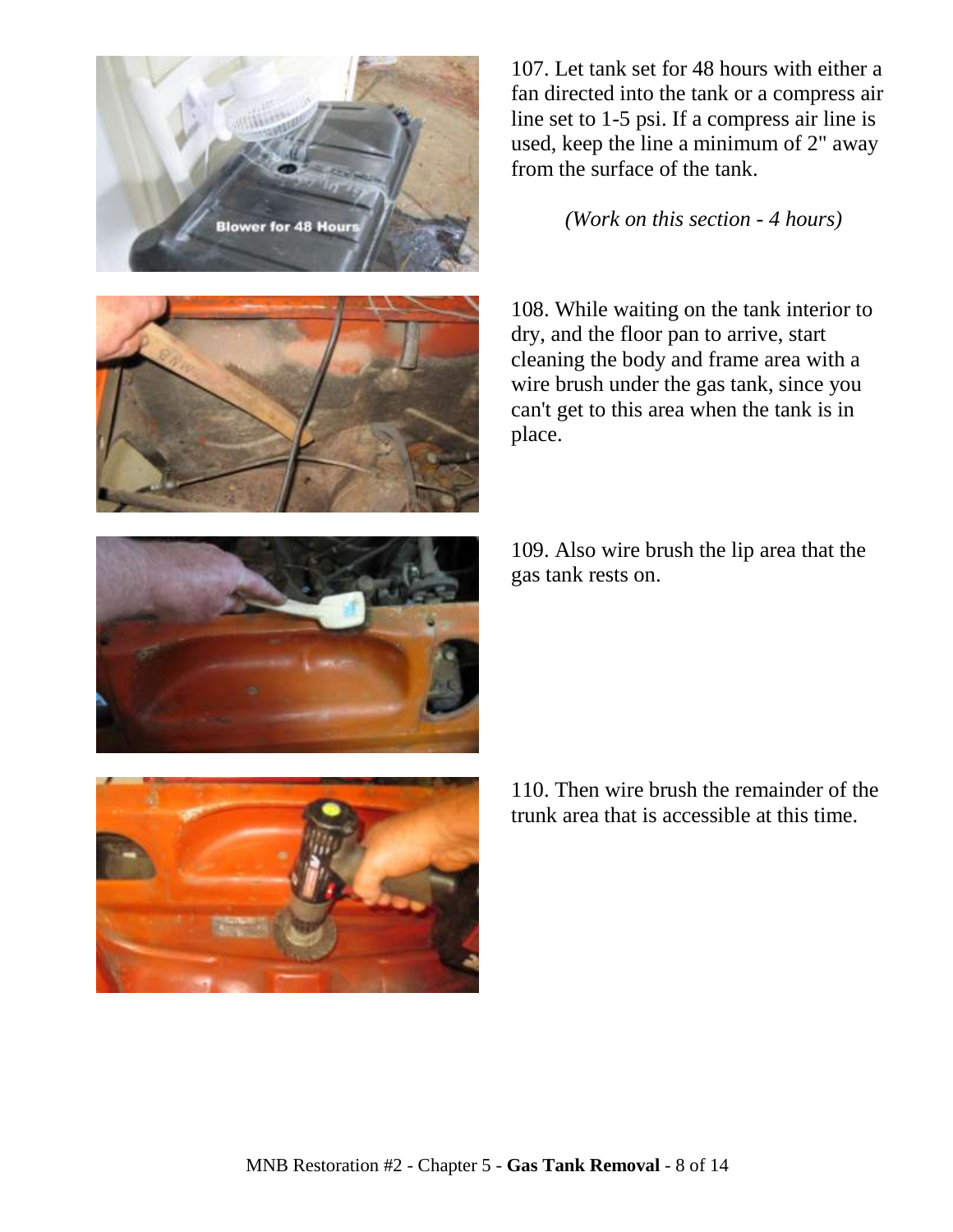



111. I disconnected ground wires and cleaned off the terminals on both sides with steel wool. I also cleaned the ground contact area, prior to replacing the screws.

*(Work for this section - 4 hours)*

112. Walt, my welder asked that I make sure the weld area was clean, so I cleaned this area again, and sent him a picture to make sure he was satisfied. Then, I painted the area with a self-etching weld-thru primer. Walt approved.

*(Work for this section - 2 hours)*

113. View looking inside the tank, from the sending unit opening.



114. View looking inside the tank, from the filler tube opening. The coating does not appear to be as thick as I was lead to believe, but it still looks good, and has to be very clean. The tank has never been cleaned out in 41 years, but it really did not look that bad, prior to cleaning.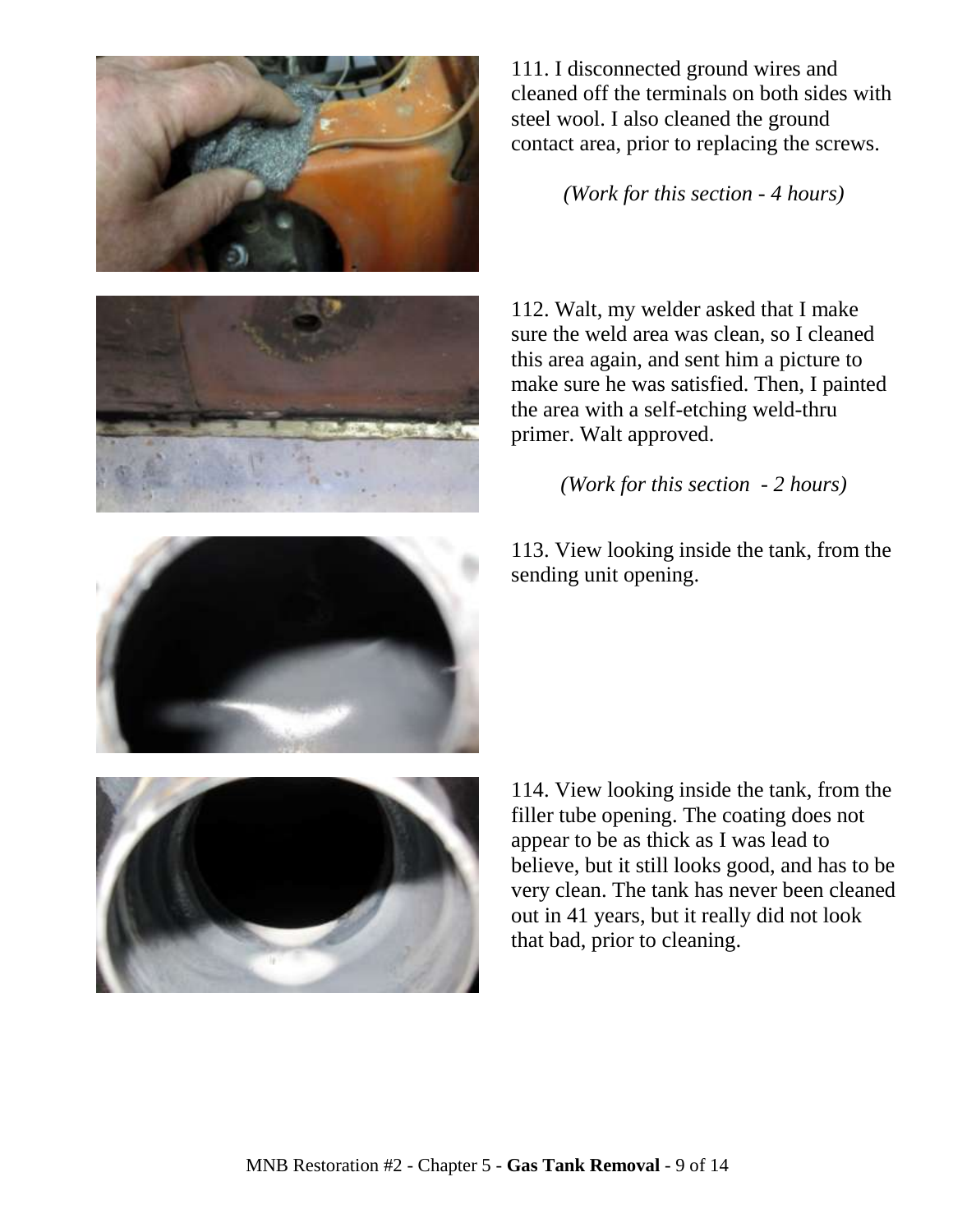



115. Then, I sanded the exterior of the tank by hand, by an air sander, and then by hand again.

116. I cleaned the exterior of the tank, with an air hose and wiped it down with acetone for painting.

117. My grandson, McNeil painted the top surface with a Rust-Oleum primer.



118. After the top surface dried we flipped the tank over and painted the bottom surface with Rust-Oleum truck bed liner material.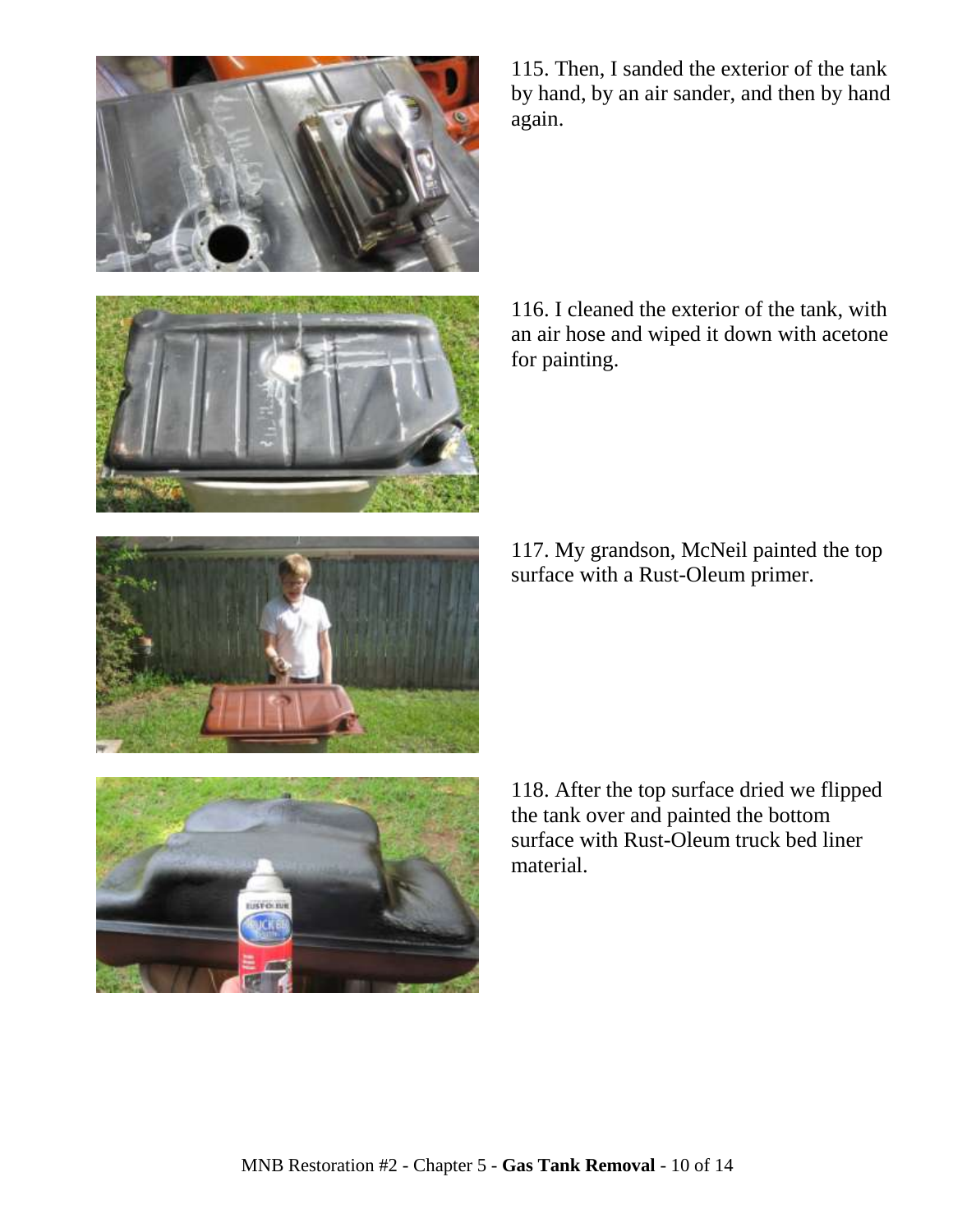



119. Finished bottom surface. Note: I can't say I was all that happy with this paint. I might not, haven shaken it up enough.

120. I removed the old paint from the passenger side foot support with paint remover.

121. My grandson, McNeil put on a coat of primer on the foot support.



122. While the tank was drying, I moved back to the body, with a can of "Rust Encapsulator" from the Eastwood Company.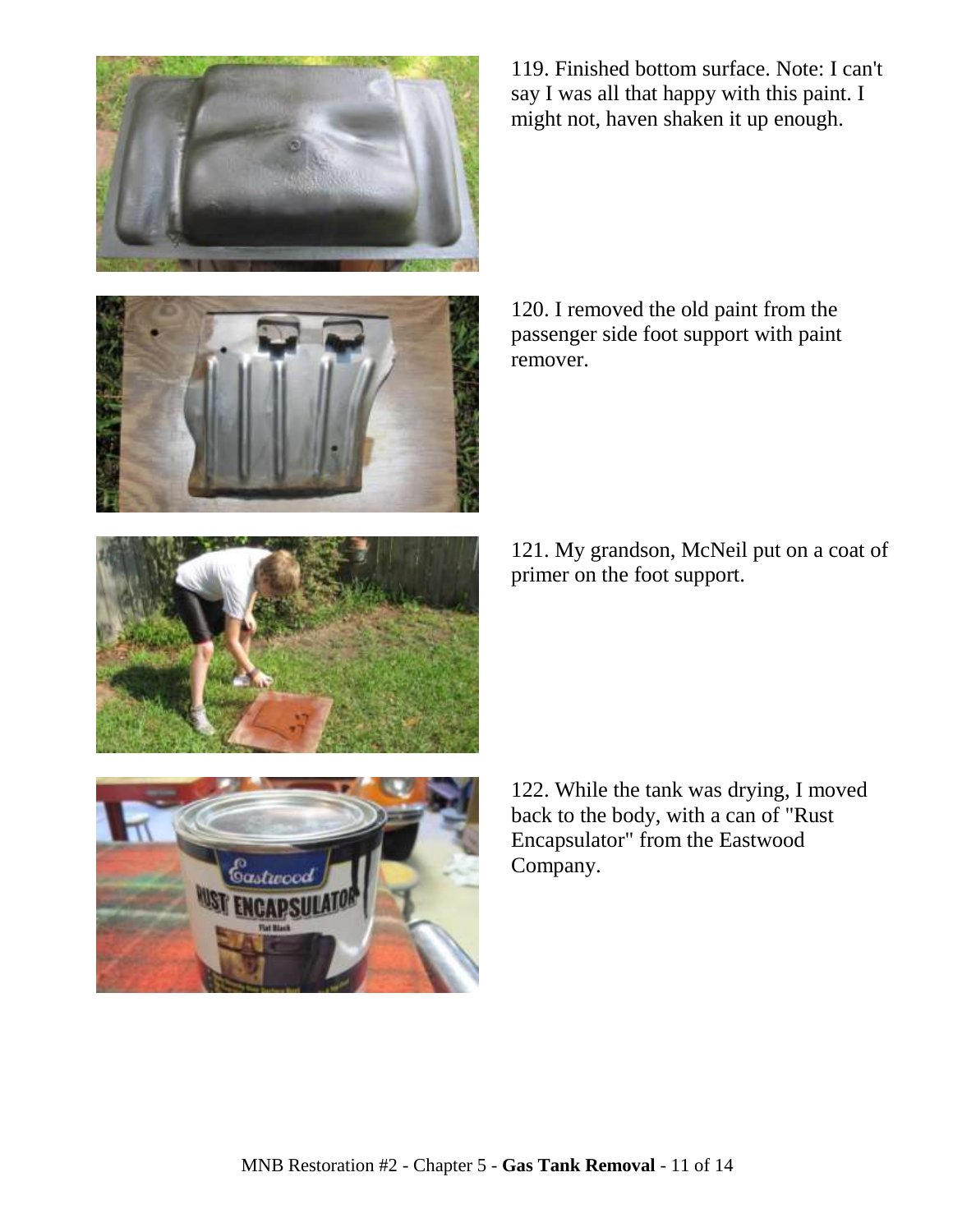



123. I painted the heater channel with the rust encapsulator.

124. A view of the heater channel from outside. As you can see. I also begin sanding some of the exterior paint with 220 sandpaper.

125. A view of the heater channel from the inside of the car.



126. Be careful. Do not get paint on areas to be welded.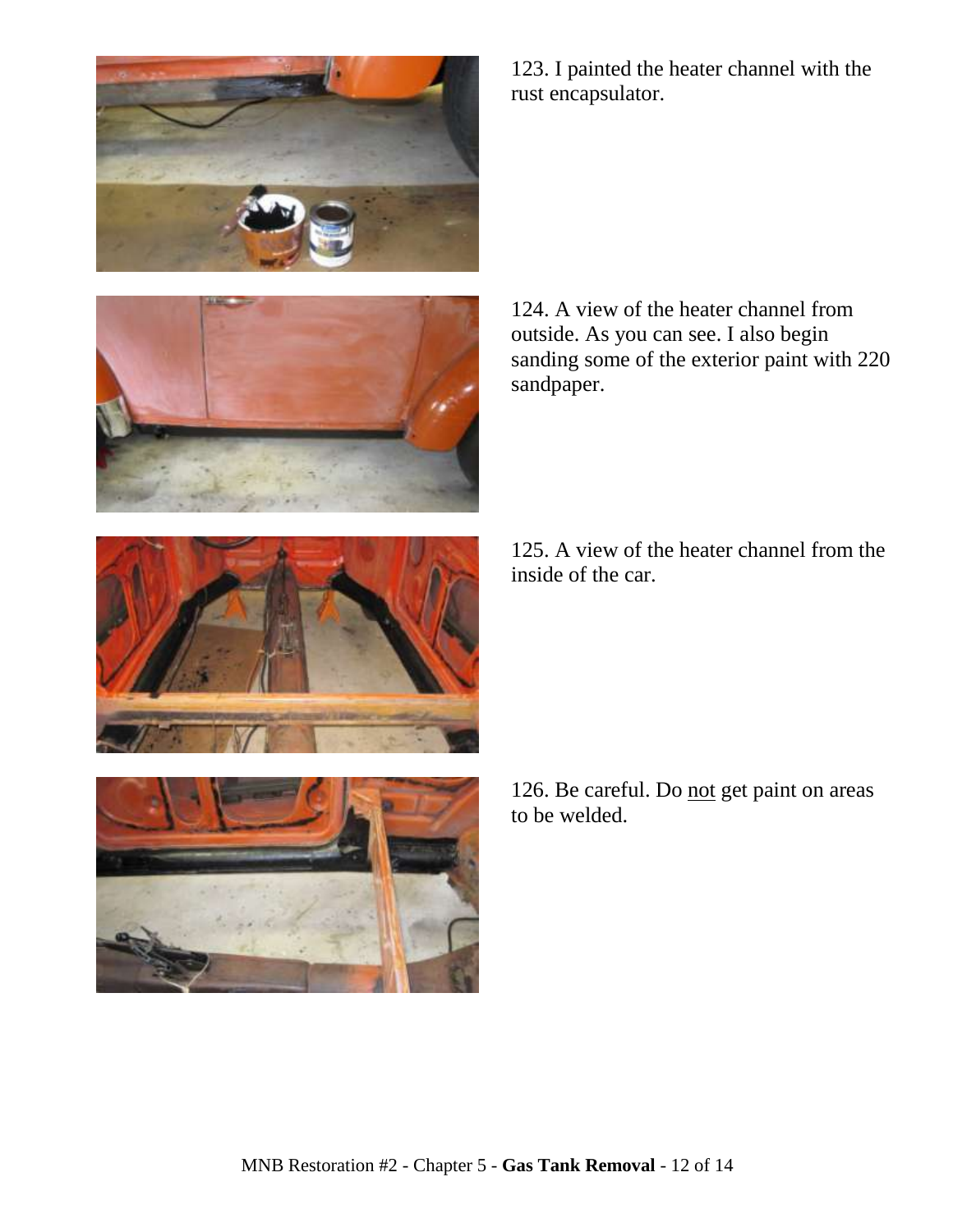



127. Once the tank is fully dry, put some Teflon tape on the outlet pipe threads.

128. Purchased a new fuel tank outlet kit and a new strainer, as shown.

129. Install the new fuel tank outlet as shown.



130. Install a new 5mm x 9" fuel line with clamps at both ends.